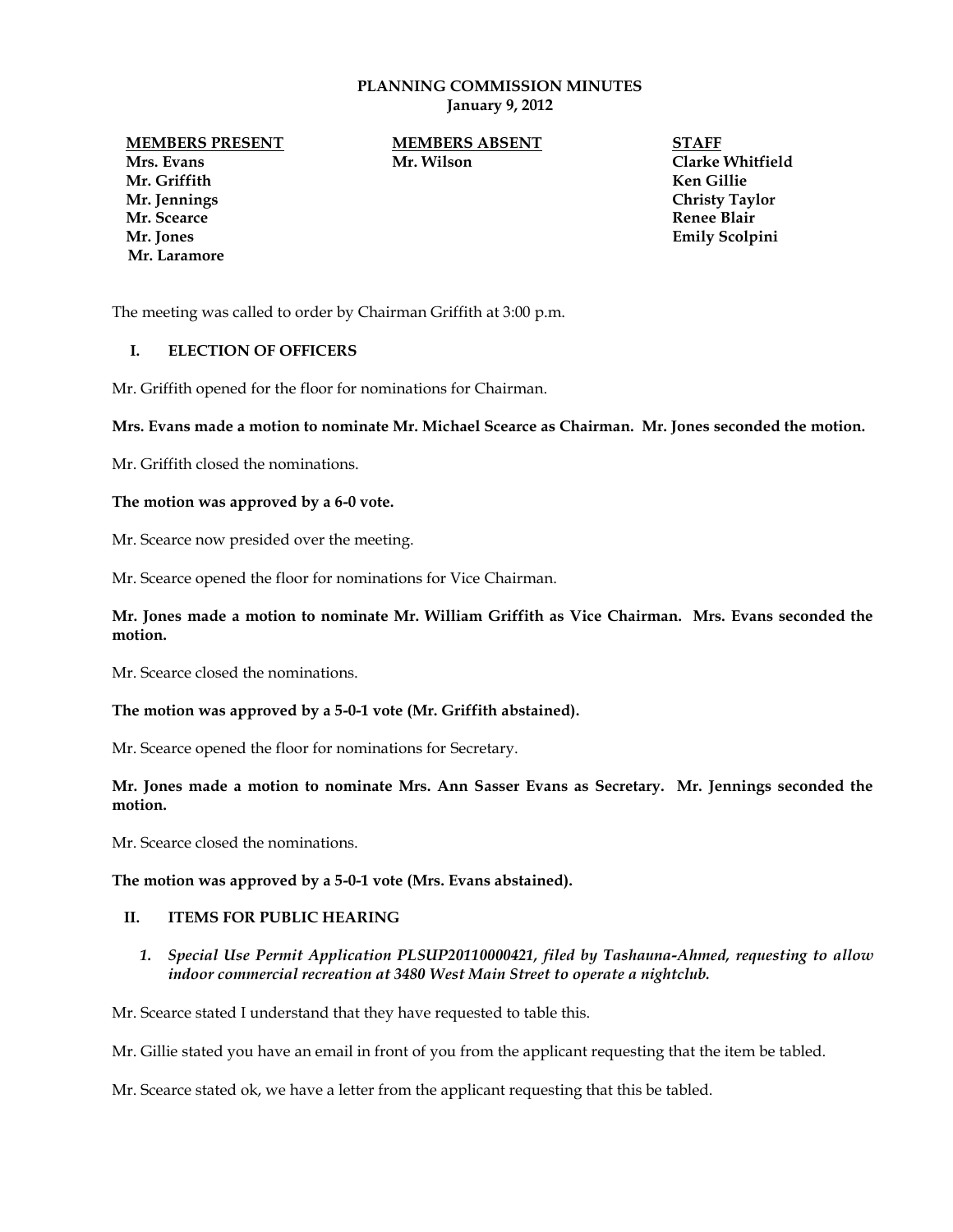Mr. Whitfield stated I think the proper motion would be to postpone for an indefinite time, since they did not ask when it could come back up. That will allow you to bring it back up when it is ready as opposed to having to bring it right back up at the next meeting.

Mr. Scearce stated to not have this next month, just do an indefinite postponement.

# **Mr. Jones made a motion to postpone Special Use Permit Application PLSUP20110000421 indefinitely. Mr. Griffith seconded the motion. The motion was approved by a 6-0 vote.**

*2. Rezoning Application PLRZ20110000454, filed by LE&D Professionals, requesting to rezone from S-R, Suburban Residential to T-R, Threshold Residential approximately 5.090 acres of an approximately 24 acre parcel on River Oak Drive in preparation for consolidation with an adjacent parcel.*

Ms. Blair read the Staff Report. Twenty-six (26) notices were mailed to surrounding property owners within three hundred (300) feet of the subject property. Six (6) respondents were unopposed to the request; one (1) was opposed to the request.

Open the Public Hearing.

Present on behalf of the request was Mr. Carlton Hawkins, LE&D Professionals. Mr. Hawkins stated the only thing that I would like to point out at this point is the new division line that we are talking about for the rezoning, there is a natural gulley that runs right down that property and originally Mr. Haymore had part of it and was interested in buying the whole track. They wanted the line the way that it runs now. That deal fell through and he is saying with his option to sell this property or develop it, it would be more beneficial to run it down the gulley; so somebody does not own half of it on the other side. Does anybody have any questions?

Present on behalf of the request was Mr. Paul Lewis. Mr. Lewis stated I own the property adjacent to this and I have no opposition from what I can tell; but what I would like from the City is for them to give me an updated map. What I have got does not show exactly what you all are doing. I do not see any problems after I got here talking with you guys. The map that I got does not actually show that section. When you finalize everything if you could mail me an updated copy of what you have actually done I would appreciate it. Otherwise, I do not have any problems. Thank you.

Close the Public Hearing.

Mr. Laramore asked in general could you clarify the difference between taking it from S-R to T-R. Is there a big difference?

Ms. Blair responded both are single family zoning classifications. The largest difference is the size of tract that is a requirement. Sixteen thousand (16,000) square feet requirement for Threshold Residential and it is only ten thousand (10,000) square feet for Suburban Residential. If it was to be subdivided, the tract size would be the main difference, but both are single family.

Mr. Griffith asked was this piece of property originally zoned T-R? The one that they are requesting the change on now, has this been changed before?

Ms. Blair responded it was changed from conditional A-R at one time when it was a larger tract, and then separated to become S-R.

Mr. Griffith asked separated and then back again?

Ms. Blair responded yes.

Mr. Jennings asked what about the run off? He is talking about this gulley that is in there. Is the run off going to affect anybody else's property? Is it going to run in the streets? Where is the water going?